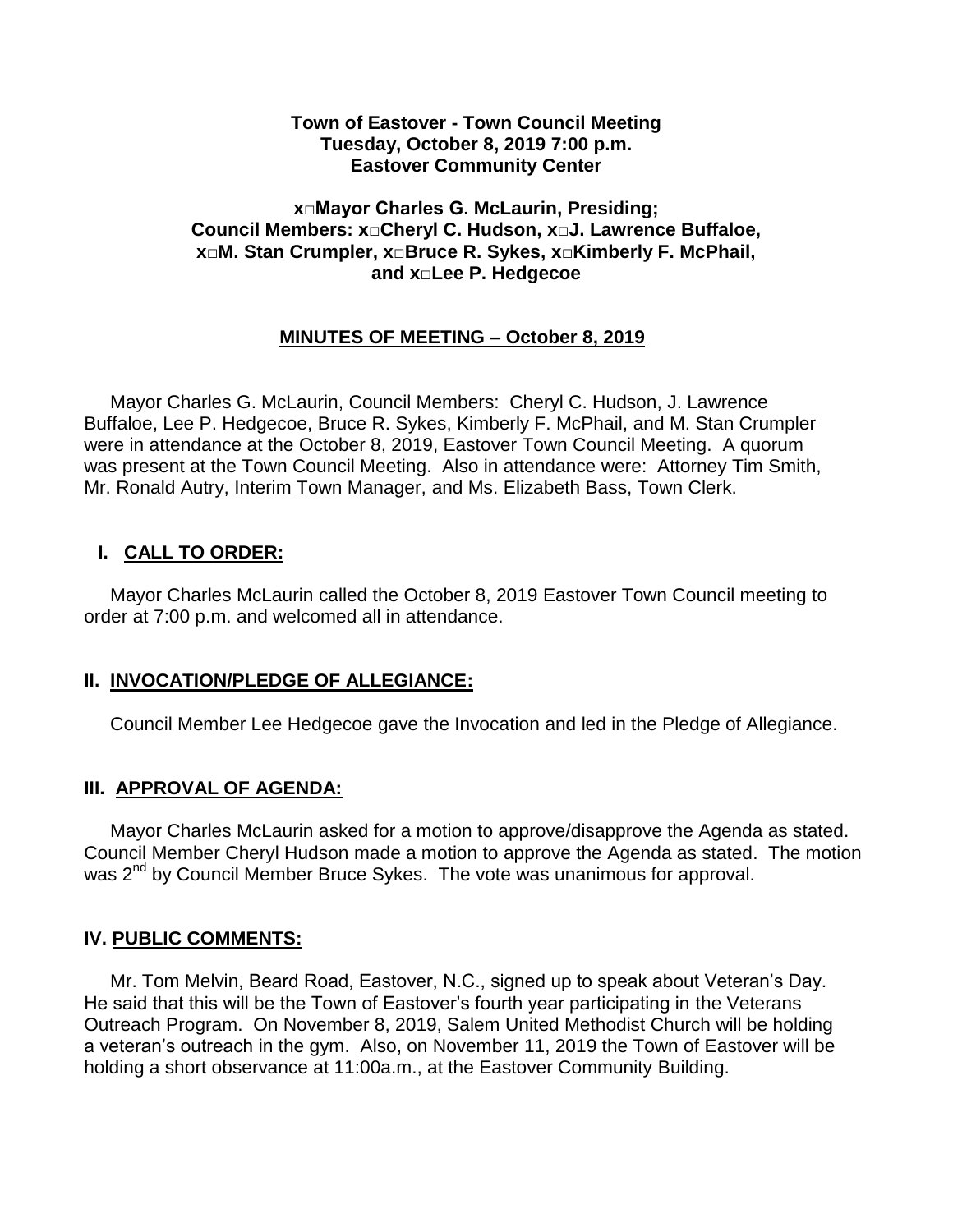## **V. CONSENT AGENDA:**

## **1. Consider approval of the Minutes for the September 10, 2019 Town Council Meeting.**

### **2. Consider approval of the August, 2019 Financial Reports.**

 Mayor McLaurin asked the Council if they had any questions concerning the Consent Agenda. There were none. Mayor McLaurin asked for a motion to approve/disapprove the Consent Agenda as stated.

 Council Member Bruce Sykes made a motion to approve the Consent Agenda as stated. The motion was 2<sup>nd</sup> by Council Member Lawrence Buffaloe. The vote was unanimous for approval.

## **VI. DISCUSSION AGENDA:**

#### **Agenda Item #1:**

### **Mr. Walker Brittain, Free Food Pantry**

Mr. Brittain stated that he elected, as his community service project, to construct and launch a Little Pantry here in Eastover. This will provide an additional resource for those who have difficulty putting food on the table.

 Mr. Brittain used his own funds and the help of his grandfather to construct the Little Pantry. This project will allow people in need to get food in an anonymous way. The Eastover Community can get involved by contributing to the pantry, canned goods or any non-perishable item. People in need can then come by and take what they need or even exchange items if they so choose.

 Mr. Brittain asked the Council to allow him to place the Little Pantry on the Community Building Grounds so it would be anonymous and people would not be easily seen using the pantry. He stated he and his family would be responsible for the upkeep. He would be using social media, word of mouth, and journalism to spread the word about the Little Pantry.

 Council Member Cheryl Hudson made a motion to allow the Little Pantry to be placed on the Eastover Community Building grounds with the understanding that Mr. Brittain and family would be responsible for its upkeep. The motion was 2<sup>nd</sup> by Council Member Lee Hedgecoe. The vote was unanimous for approval.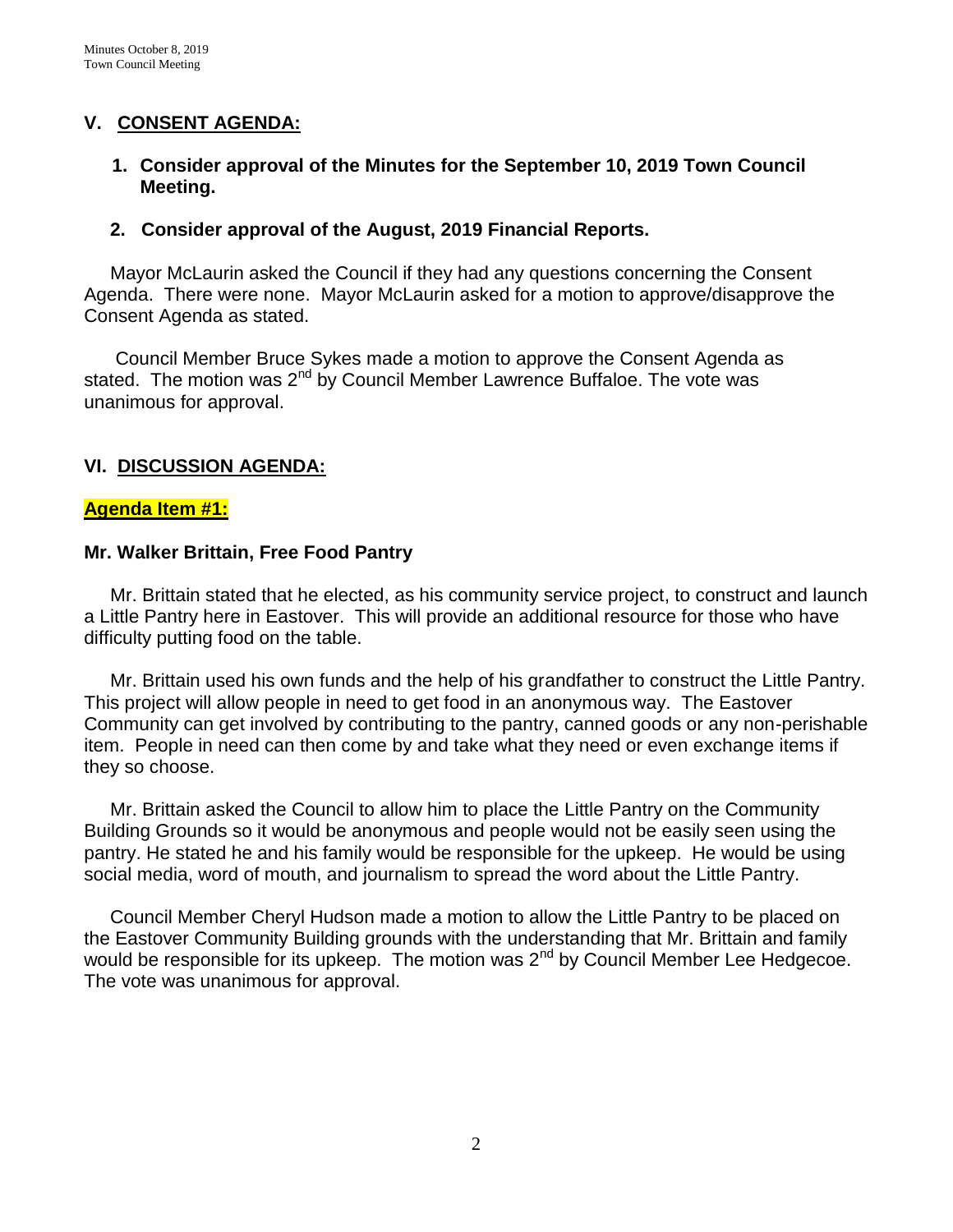#### **Agenda Item #2:**

### **Ms. Pat Crouch, Department of Social Services**

Ms. Crouch stated that there were two programs she wanted to tell the Council about. She said that once she informed the Council maybe they would be able to inform the community and help spread the word of these two programs.

The first program is called Crisis Intervention Program (CIP). This program will assist individuals and families who are experiencing a heating or cooling related crisis. A household is considered to be in a crisis if it is currently experiencing or is in danger of experiencing a life threatening or health related emergency and sufficient, timely and appropriate assistance is not available from any other source. Applications are taken at the beginning of July 1, 2019 through June 30, 2020.

 The second program is Low Income Energy Assistance (LIEAP). This program is federally funded and provides for a one-time vendor payment to help eligible households pay their heating bills. Households including a person aged 60 or older or an individual receiving disability benefits and services through the NC Division of Aging and Adult Services are eligible to sign up from Dec. 1-31. All other households may apply from Jan 1-March 31 or until funds are exhausted.

#### **Agenda Item #3:**

#### **Vape Shop Zoning Ordinance**

 Mr. Ronnie Autry stated that the Cumberland County Board of Health has requested that municipalities adopt a strict ordinance not allowing Vape Shops within a 1 mile radius of K-12 schools. Mr. Autry said he was looking for a consensus from the board so he could move forward with this.

 After a brief discussion the Council asked Mr. Autry to get more information and draw up an ordinance.

#### **Agenda Item #4:**

#### **Eastover Community Building, Cleaning**

Mr. Frederick Williams and Mr. Ervin Williams stated they would clean the community building after rentals and set up the sound system for meetings. They will charge \$500.00 a month and if the renter didn't clean they would like the \$75.00 fee to be paid to them.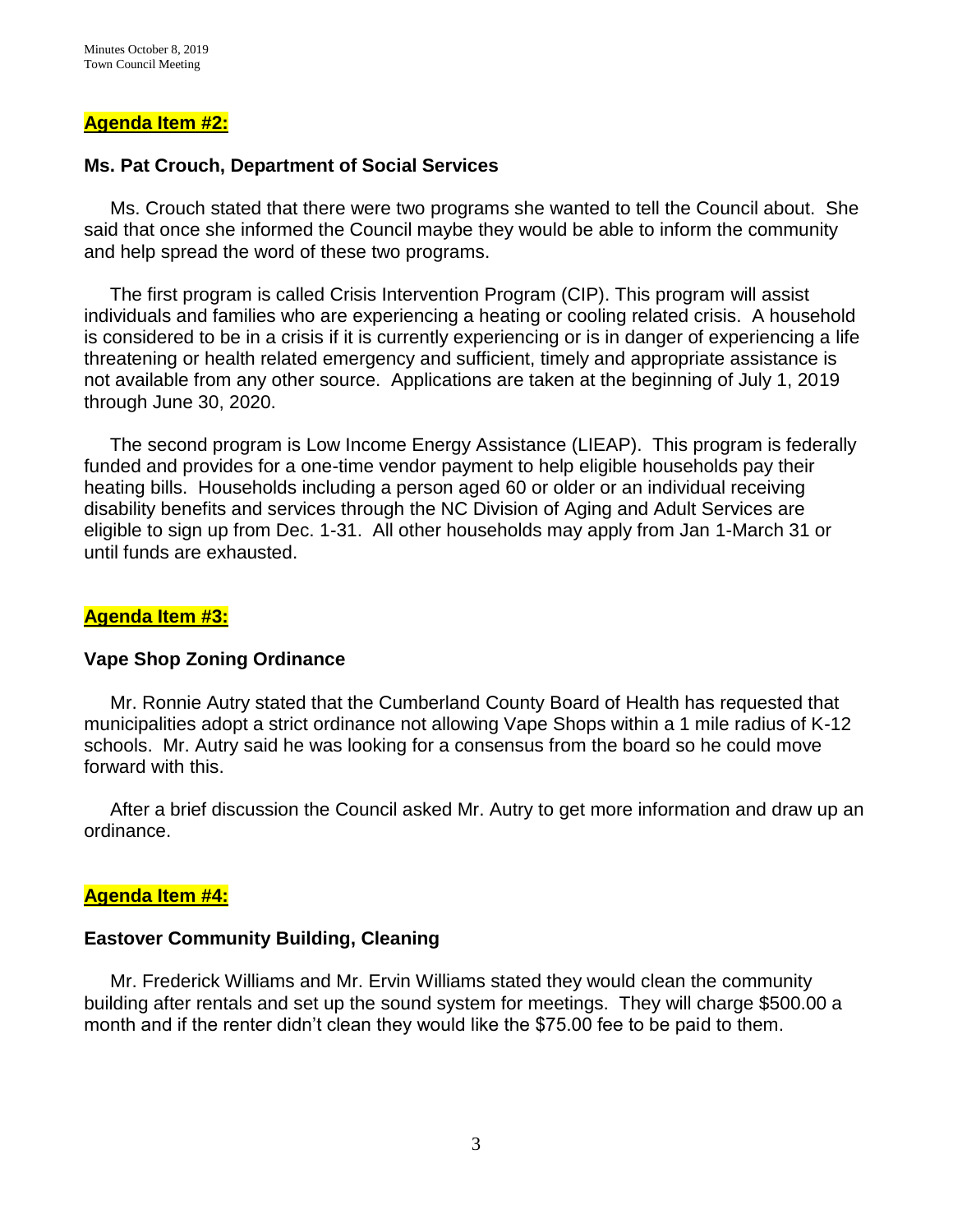Council Member Lee Hedgecoe made a motion to allow Mr. Frederick Williams and Mr. Ervin Williams complete the cleaning and upkeep of the community building. Council Member Stan Crumpler 2<sup>nd</sup> the motion. The vote was unanimous for approval.

## **Agenda Item #5:**

## **New Town Hall Hours**

 Mr. Ronald Autry stated that he believed the Town Hall should consider new hours. He said the hours should be from 8a.m.-4:30p.m., with a 30 minute lunch. He said this would allow the staff time to run any errands before 5:00p.m. The new time would also coincide with Eastover Sanitary District hours.

 Council Member Lawrence Buffaloe made a motion to change the Eastover Town Hall hours to 8:00 a.m.-4:30p.m., with a 30 minute lunch to be effective October 14, 2019. The motion was 2<sup>nd</sup> by Council Member Kim McPhail. The vote was unanimous for approval.

## **VII. RECEIVE MAYOR'S UPDATE:**

- Mayor McLaurin stated that Tom Melvin and the Civic Club did an excellent job with Heritage Day. He thanked all involved.
- The Eastover Community Building sign is missing. Mayor McLaurin asked Mr. Autry to please look into having it replaced.

## **VIII. RECEIVE TOWN COUNCIL UPDATE:**

- Council Member Stan Crumpler stated that he, Council Members Cheryl Hudson and Bruce Sykes had met with the Planning Board concerning the Hwy 13 node. He stated that they are working on getting things set up and should be a 10 day to 2 week turn around for the first draft of the satellite commercial core district draft.
- Council Member Bruce Sykes stated that the fence for the tennis courts was ordered but it was ordered incorrectly. A new order has been placed for the correct fence. The fence should be in place by October  $18<sup>th</sup>$ . The posts for the nets needs to be installed and should be in place next week as well.

## **IX. RECEIVE TOWN MANAGER'S UPDATE:**

 Mr. Ronnie Autry stated the Sustainable Sandhills is looking for representative from the Town of Eastover to replace Mr. Kim Nazarchyk. Mr. Autry said he would be glad to be the representative. The Council agreed.